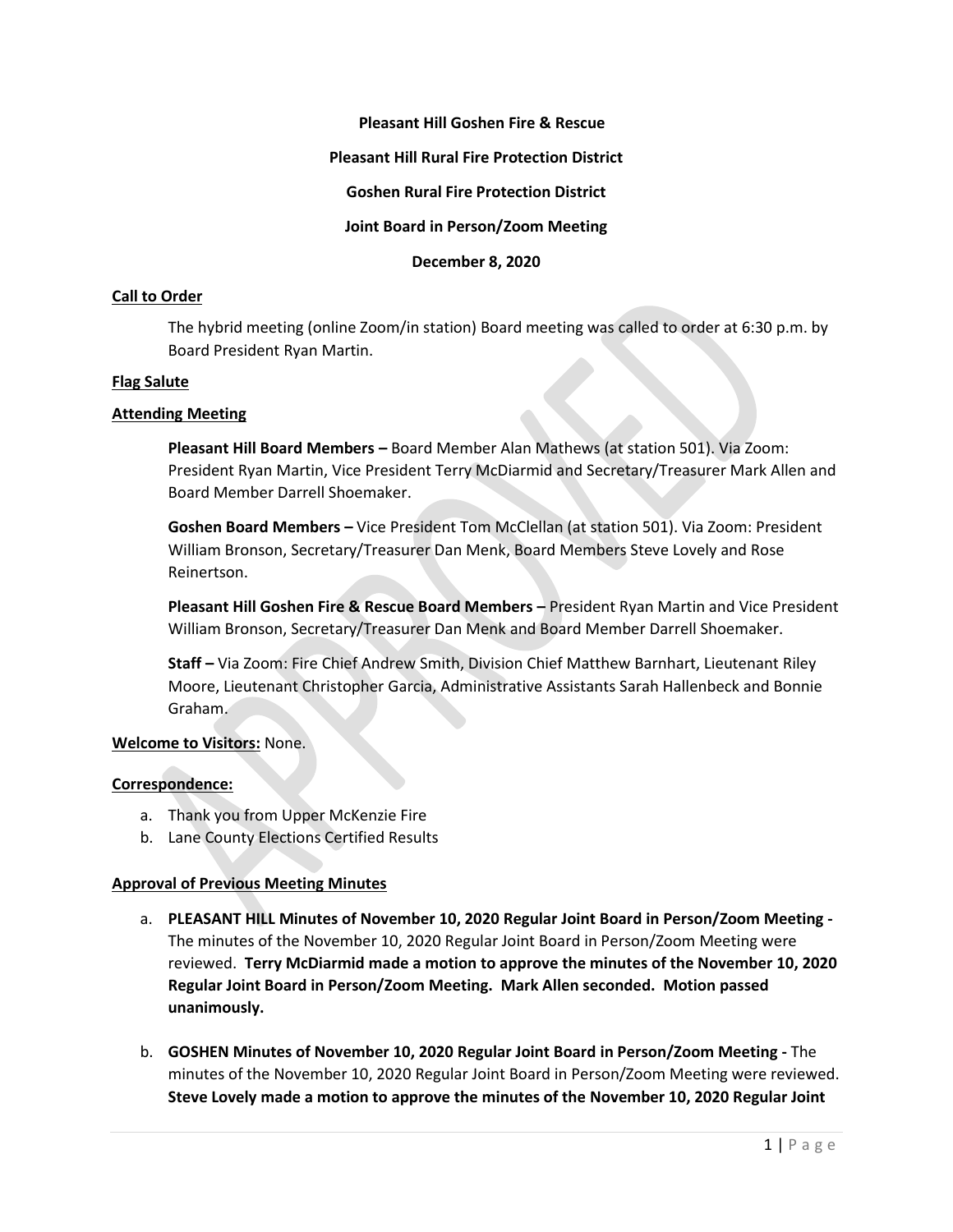**Board in Person/Zoom Meeting. Tom McClellan seconded. Rose Reinertson and Dan Menk abstained due to absence. Motion passed.**

c. **PLEASANT HILL GOSHEN FIRE & RESCUE Minutes of November 10, 2020 Regular Joint Board in Person/Zoom Meeting -** The minutes of the November 10, 2020 Regular Joint Board in Person/Zoom Meeting were reviewed. **Mark Allen (acting FA board member on 11-10-2020) made a motion to approve the minutes of the November 10, 2020 Regular Joint Board in Person/Zoom Meeting. Tom McClellan (acting FA board member on 11-10-2020) seconded. Motion passed unanimously.**

# **Review of Monthly Financial Reports**

Chief Smith explained the profit and loss updates which include the breakdown of personnel services that now show specific wage amounts related to covid-19 and conflagration. Chief Smith stated all conflagrations to date have been billed but, so far, we have only received a partial payment on the ODF portion on the Holiday Farm Fire. Once we start to receive conflagration reimbursement, personnel services will start to balance out.

Chief states neither district has checks to sign so just the FA will need checks to be signed. He will specifically need Martin, Bronson, and Menk to come sign due to needing their signatures on Resolutions and Audit Letters.

Rose Reinertson asked about the AJ Lock and Key bill. Chief Smith explained that we had to replace the front door lock as well as replacing an electronic lock on a bay door entrance at station 501. Rose Reinertson asked about the bill from Day Wireless. Chief explained that was for the purchase of 15 pagers and electronic programing. William Bronson asked about the check to Hydrow Inc. This is a rowing machine purchase. William Bronson asked about bill from Priority One. Chief explained this was a detailed duct cleaning which is also included in our Covid mitigation response. Chief Smith also mentioned that the lockers were paid for and we should receive those soon. Rose Reinertson asked about the payment to Jobbersinc.com. Chief Smith explained that the natural gas pump generator that runs station 501 went out this last weekend. The payment is for a rebuilt water pump system to get that generator back in service. \$1500 of that is a core charge that will be refunded after we return the faulty pump.

#### **Pleasant Hill RFPD**

**\*\*Transaction List & Financial Review.** The Board reviewed the financials and transaction list. **Mark Allen made a motion to pay the districts bills. Terry McDiarmid seconded. Motion passed unanimously.**

# **Goshen RFPD**

**\*\*Transaction List & Financial Review.** The Board reviewed the financials and transaction list. **Tom McClellan made a motion to pay the districts bills. Rose Reinertson seconded. Motion passed unanimously.**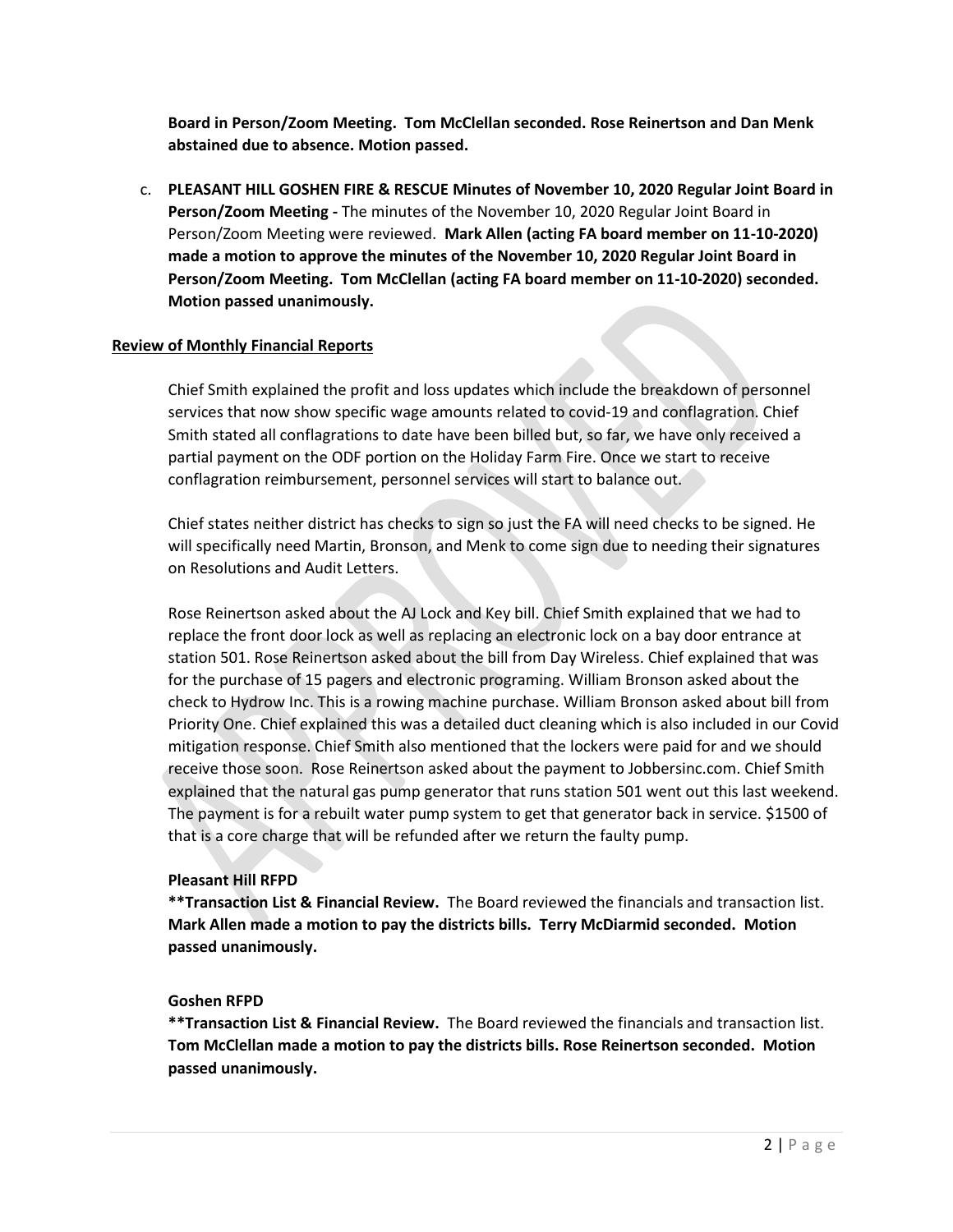# **Fire Authority**

**\*\*Transaction List & Financial Review.** The Board reviewed the financials and transaction list. **William Bronson made a motion to pay the fire authority bills. Darrell Shoemaker seconded. Motion passed unanimously.** 

## **Staff Reports**

a. **Fire Chief Report: December 2020**

# **Here are updates to consider from the month of November 2020:**

# • **Priorities for December/January:**

- o We are currently focusing our administrative function on grants/conflag cost recovery for all the Covid items and fire costs for 2020 so far. We're working to get personnel services cleaned up in the budget to help show where those costs vs. cost recoveries are.
- $\circ$  Operationally we are going to focus on safety measures, developing our final COVID mitigation plans including that of OSHA Compliance with the last regulations provided by OSHA.
- $\circ$  We're going to try and have small little things during the month for fun to boost morale and get people engaged from a really difficult fall. These include Putter ball tournament, Christmas tree decorating competition, volunteer of the year voting, and more!
- $\circ$  Training, while not on Thursday is up and positive, we're still evaluating ways to better get training out to everyone while we can't hold large training events. Technology is high on our list of tools.
- o Planning of an electronic and highly 'unique' awards event for the end of January is underway, but more to be determined very soon.
- $\circ$  We have been able to reduce one copier contract that was expiring leaving us with only one machine under the fire authority. The savings is estimated to exceed \$1500 or more annually.
- **Staffing Change:** As I announced by email, Sarah Hallenbeck will be leaving her role as an Administrative Assistant with the Fire Authority effective late in December. She is a tremendous loss to our team. For now, as we meet in work sessions I would like to look very closely at our staffing and future model for the FY 21/22 budget before any hiring or changes are made. For the time being, I'll absorb some of these functions that are regularly completed by Sarah. Minutes recording will shift to Bonnie until we make permanent decisions.
- **Audit:** I am not sure you'll have a copy of the Audit at this meeting but it will be here very soon after if not. At that time, I'll arrange for you all to get a copy so it can be a consideration with future meetings and discussions like work sessions.
- **CRF Money:** This expires December 30, 2020. I will have a last proposal in your packet tonight and I would like to summarize all the components associated to it, what our goals have been and the positive impacts we have made in protecting our staff and patrons.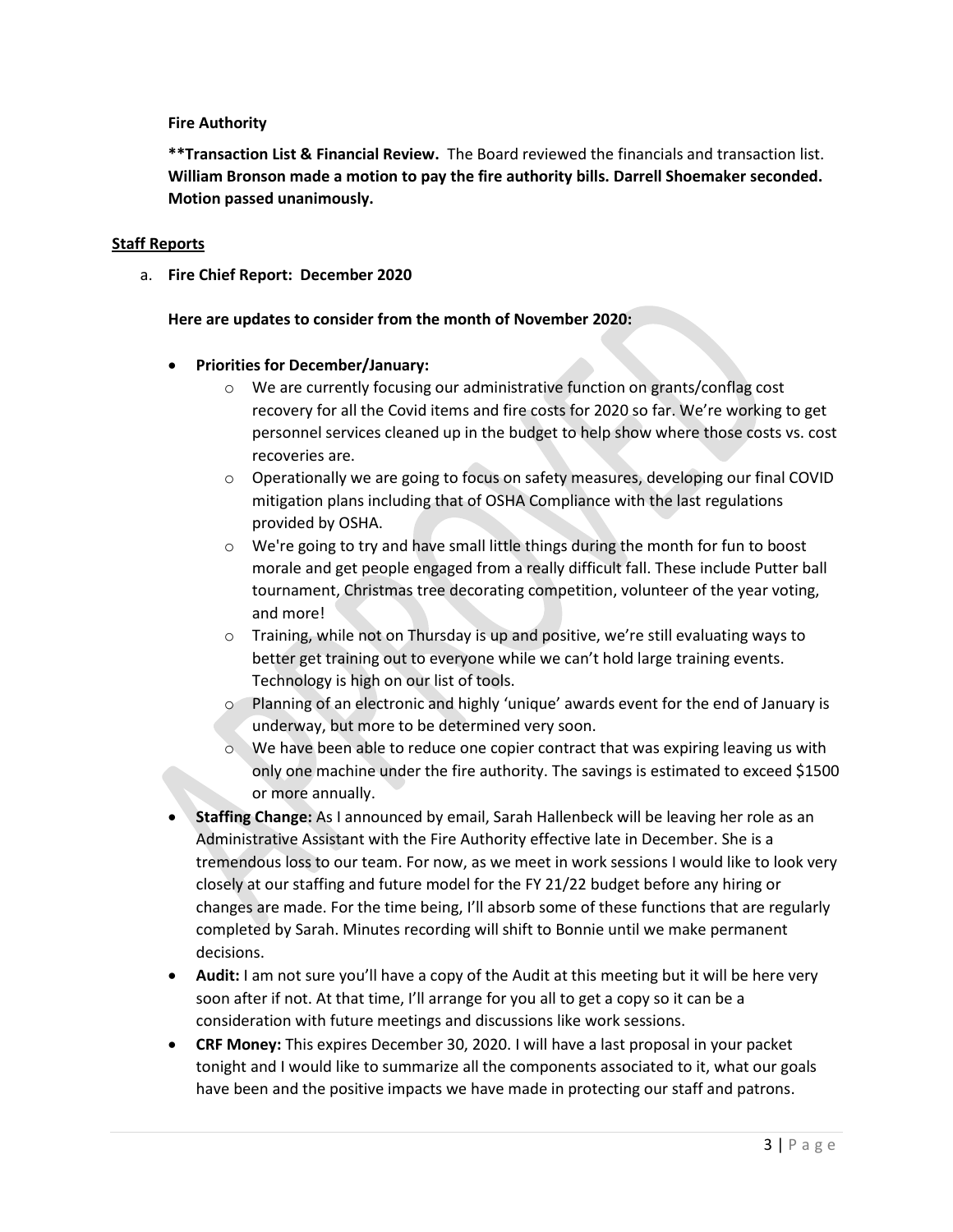# b. **Division Chief's Report**

# November Presentation of Operations and Training in October

# **Operations:**

November brought us a bit of reprieve since we answered only 90 calls for emergency service. While our agencies have been working together to handle 100 or more calls each month, it was good to slow down even if just temporarily as we have been facing some serious staffing level issues with so many of our volunteers deeply involved with Paramedic and EMT schooling right now. Recently, our daily staffing model during the Tuesday through Thursday, 0800-1700 window has faced the greatest challenge due to so many classes for our volunteers being scheduled at the same time. Fortunately, we are still able to function with a 24-hour staffed position which has greatly alleviated some of the additional workload during those weekday hours because our career staff can perform daily job functions during nighttime hours.

In November, battalion 51 received 48 calls, battalion 52 received 33 calls, and 9 calls originated outside of our district requiring mutual aid.

We will continue to face challenges with daily staffing during the work week due to having so many of our students attending school at LCC and the university. My team and I are working to find new ways to increase our recruitment pool and investigate ways to increase our list of quality volunteers. This is an issue facing all agencies in this service, and there will be no decrease in pressure for our staff, whether they be career or volunteer in the foreseeable future. Our direction, and my goal for this agency is to continue to foster a "fun, family" environment so that people with so many other time constraints in their lives will not only choose to spend their precious "free time" with us, but hopefully continue to refer friends and family which has been our life line to this point.

Covid-19 has added many obvious and some hidden hurdles to our operational model as we plan for not only a tactical model of response, but equipping our personnel and supplying our staff with all the necessary that has kept us compliant with so many layers of compliance with varying suggestions and guidelines from multiple outside sources. With direction from Chief Smith, we have chosen to equip and supply our staff and vehicles with what I describe as "worst-case" levels of PPE.

# **Training:**

Our staff continues a daily morning training concerning the location of, or changes to our newly instituted "Covid-19" kits. I have made this training a daily requirement so that all my staff understands how seriously we take the pandemic as a threat to the stability of our two agencies.

Our upcoming apparatus operator course is still on track to start early December with all enrolled students currently succeeding in completing assigned pre-requisites. That being said, they have not yet met the challenge of sitting through what amounts to 40 hours of thrilling technical classroom material with me while we cover the basics of becoming an NFPA driver through DPSST.

One of my four cadets registered for the upcoming academy has already started attending shifts to start training early, and the other three are planning for the same.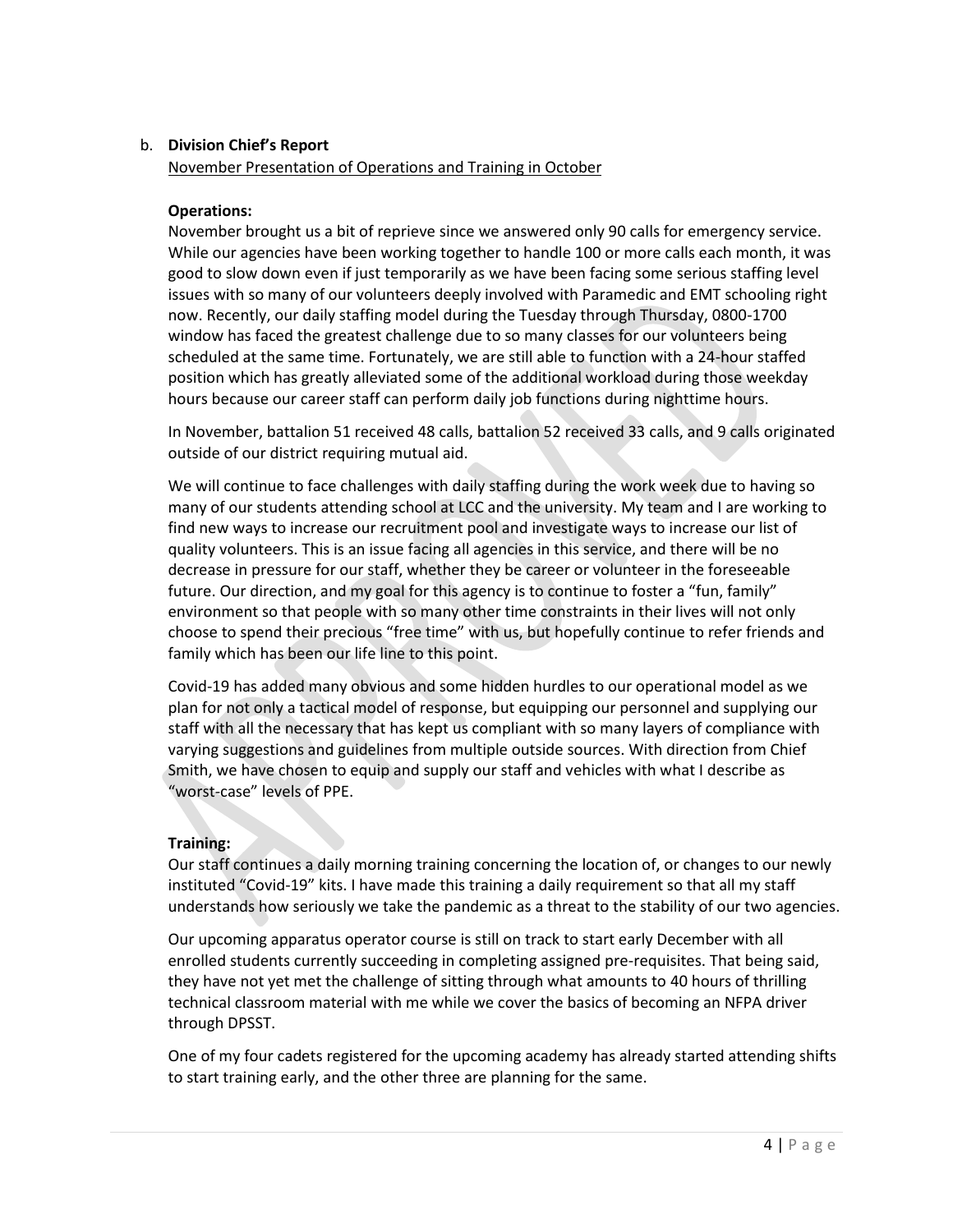Our three candidates that are currently attending fire academy in Lowell are progressing as expected. I am confident that all will graduate on time and move forward successfully with our agency.

Chief Smith's efforts to recoup so many available Covid dollars has allowed us to greatly expand our abilities to provide remote, or on-line training options so that the volunteers who aren't currently assigned to a shift won't feel left out or discouraged for missing so many training events we hold each day. The purchase of electronics and supporting equipment last month is preparing our training program to change into what may quite possibly become the new permanent model of what training is in this fire service, even after this Covid-19 pandemic passes.

Working as a team, our daily shift officers were able to coordinate and produce 32 training events for our volunteers during November. This constituted more than 91 hours of available training for our staff. These events were held as early as 08:00, and some as late as 23:00. This broad range of available training hours has been instrumental in the development of a great many of our staff that are otherwise occupied during daytime hours, and made possible by our committed trio of 24-hour career staff.

# **Unfinished Business**

### a. **Fire Authority**

- i. Annexation Discussion/Action Items
	- Chief Smith stated that due to the current restrictions there was no work session scheduled for this month. He encourages the boards to schedule a work session to collaborate a direction for the organization as well as for them to review the strategic plan. Chief Smith has reviewed the strategic plan and states he would like the boards review it as well. He would like them to look over the strategic plan to see what has been achieved but also to review what our strategies and priorities left to complete are. Chief feels that under the FA the service to the district has consistently been improving and feels working together is in the best interest of the organization. Chief states he did confirm with Christy Munson that there is a 1-year moratorium on an annexation vote and due to the November 2021 vote being a day earlier the soonest we could put annexation before the voters again would-be May of 2022.

Ryan Martin would like to schedule a work session before next month's board meeting to discuss the board's thoughts on other options for May of 2021. Martin did note however that a capital levy in Pleasant Hill would push annexation out further. William Bronson believes that the boards unanimously want to continue with our 'One Team' especially as Chief Smith mentioned in last month's discussion that there was no response from Pleasant Hill 'respond from home' volunteers on numerous calls. Bronson does not feel merger would bring in enough funds and feels in regards to financing we should strive for 50/50 funding. Bronson reiterated the importance and urgent need for Pleasant Hill to address the replacement of the fire station. Rose Reinertson also would like to see 50/50 funding as well. Alan Mathews is also agreeable to the 50/50.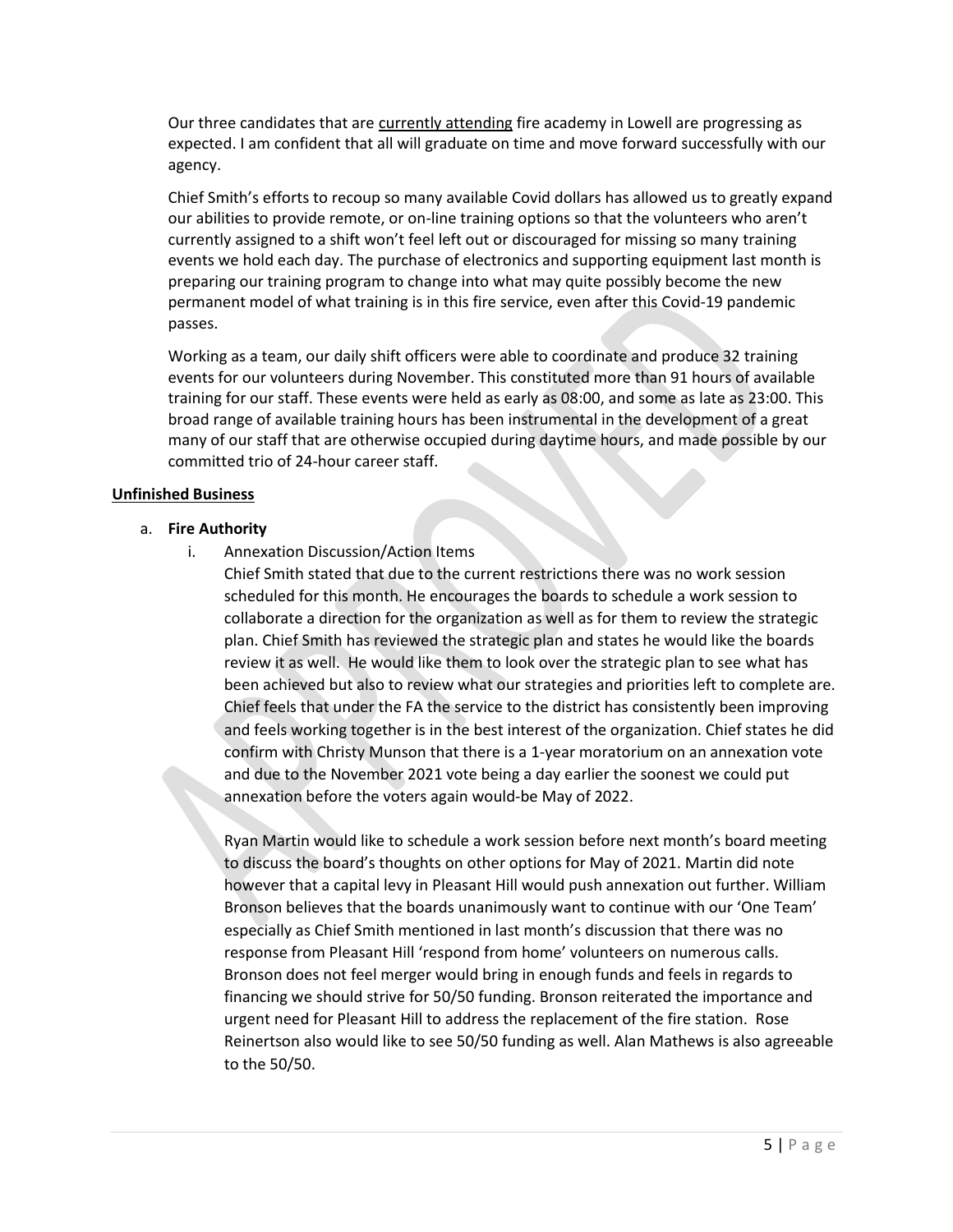Chief Smith would like to expand on the discussion on the Pleasant Hill facility issue. He would like to answer any questions the boards may have and provide them the information they need. Chief would like those questions in advance. He has been working on the budget and nailing down the true cost of the FA. Chief appreciates hearing the support for the working partnership as it has been a beneficial relationship and has accomplished a lot including our working recruitment model.

Chief Smith states that having all board members be able to attend an in-person work session is the most desirable however he feels restrictions could make that impossible for a time. Ryan Martin agrees and suggested the boards plan to do an online work session meeting beginning the hour before the next board meeting.

Willie Bronson would like the possibility of receiving budget information from the Chief in a hard copy. Bronson would also like Chief to provide 50/50 implications as well as 1 year and 5-year plans for capital needs for the two districts. Bronson challenges the Pleasant Hill board members to brainstorm ideas on what they feel would be sellable to their community.

Chief Smith reminded the boards he will be down an Administrative Assistant soon but if they could please send their questions to him by December 22<sup>nd</sup> at 5 p.m. Chief Smith will schedule the work session for January  $12<sup>th</sup>$ , 2021 at 5:30 p.m.

#### **New Business**

- **a. Fire Authority Action Items:**
	- i. Resolution 17-20, Accepting Revenue CRF  $6<sup>th</sup>$  Round **William Bronson made a motion to accept Resolution 17-20 Covid-19 (Coronavirus) Relief Fund – Expense Reimbursement Acceptance (6th Round). Dan Menk seconded. Motion passed unanimously.**
	- ii. Resolution 18-20 Approval of Billing Structure Updates Policy 1.8.4 Chief Smith let the board know that we had not updated our rate schedule when the new rates came out and this action is to complete that. **William Bronson made a motion to accept Resolution 18-20 Update for the Rate Structure Established in Policy 1.8.4 Attachment 'A'. Dan Menk seconded. Motion passed unanimously.**
	- iii. Resolution 19-20: Approval of Required COVID Mitigation Purchases Chief Smith discussed his Covid mitigation plan proposal and the estimated costs. Chief explained to the boards that our organization is seeing Covid numbers rising in our area and was informed today that Oakridge Fire has nearly shut down due to their members either having Covid or are in quarantine. They are a similar size organization, and we are hoping our mitigation efforts will help to keep our organization from being affected in a similar way. Chief explained that these emergency expenditures are funded 100% through the Coronavirus Relief Fund which is set to expire at the end of this year. Once the funding ends Chief will come back and provide the boards with a recap of what our organization was able to complete in this Covid-19 **William Bronson made a motion to approve Resolution 19-20 Approval for Expenditure of Emergency COVID 19 Funds for**